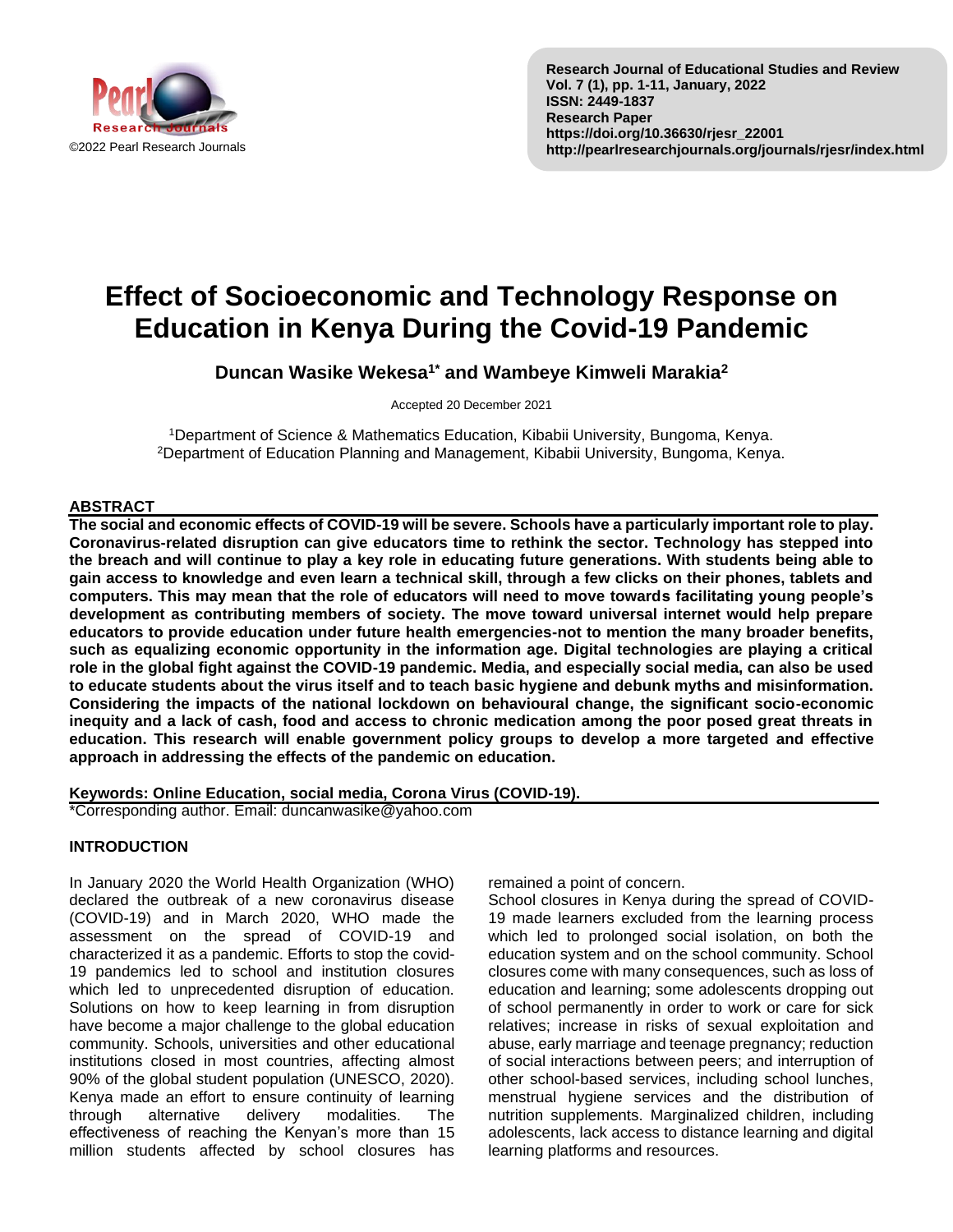

**Figure 1:** Parental /Guardian support during COVID-19 crisis towards students education.

The Kenya Ministry of Education used an integrated approach that leverages synergies between online, television and radio channels, to ensure that distance learning is achieved. UNESCO stated in the Education 2030 Incheon Declaration and Framework for Action that countries should "provide alternative modes of learning and education for children and adolescents who are not in school at both the primary and secondary levels and put in place equivalency and bridging programmes, recognized and accredited by the state, to ensure flexible learning in both formal and non-formal settings, including in emergency situations". The Ministry of Education has launched an initiative providing flexible online learning to over 15 million students from their homes. In online learning, learners can interact directly with the learning content that they find in multiple formats (e.g., video, audio, document, etc.). Additionally, they can also choose to have their own learning sequenced, directed, and evaluated with the assistance of a teacher. This interaction can take place within a community of inquiry, using a variety of internet-based synchronous and asynchronous activities (video, audio, computer conferencing, chats, or virtual world interaction). These synchronous and asynchronous online environments will promote the development of social and collaborative skills, as well as personal relationships among participants (Huang et al., 2020).

This study aims to examine the effect of socioeconomic and technology on education in Kenya during the coronavirus (Covid-19) pandemic.

## **METHODOLOGY**

A total sample size of Six hundred (600) parents and

guardians were randomly selected. The questionnaire for the data collection was administered. 429 questionnaires were retrieved from the study (giving a response rate of 71.5%) and descriptive statistics was then used to profile the responses from respondents.

## **RESULTS AND DISCUSSION**

#### **Home environment and online learning**

With schools closed, parents have had to take up the role of being both parent and teacher. The COVID-19 period presents the opportunity for parents to be engaged in the lives of their children. Parents are adapting to a new routine, doing their best to help children and support their learning while dealing with other demands. Parents create a supportive, nurturing environment to help children cope with crises and feel comfortable enough to learn. They do so by creating and communicating daily routines to promote a sense of predictability and stability. There are home environmental factors such as Parent's level of education, occupation and socioeconomic status, family size and type and motivation and possession of certain facilities at home among others influence the student's academic performance. From the study, half of the parents are supportive of the education of their children during the COVID-19 crisis as shown in Figure 1. The study revealed that a majority of the parents (12% very supportive; 36% support and 30% slightly support ) to their children's academic while at home.

Schools provide safeguarding, supervision and a good studying environment, closure increases the economic burden of families using daycare or their reliance on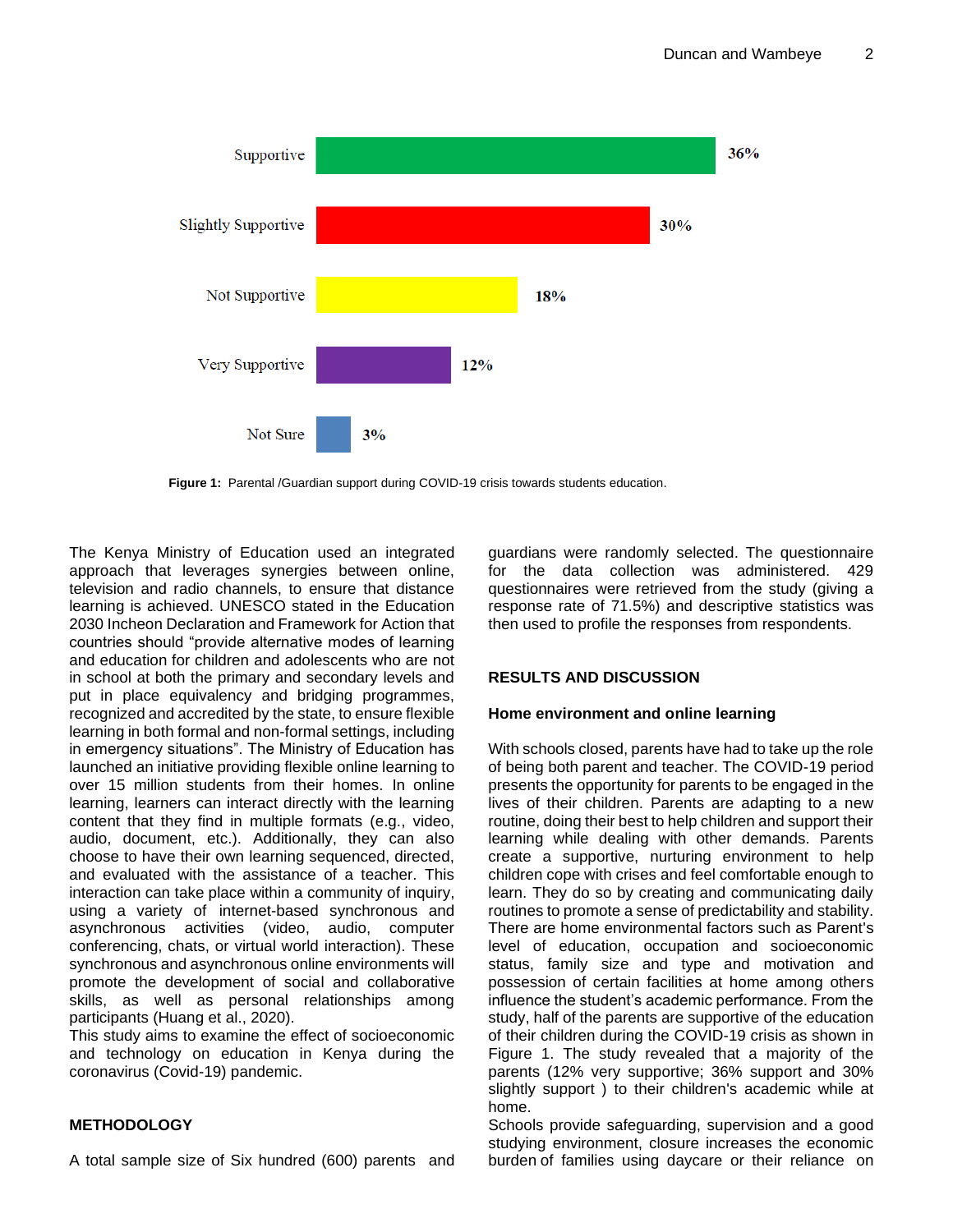

**Figure 2**: Study environment at home.

vulnerable older relatives. Working parents might leave children unsupervised or forgo employment to stay at home with them. Learning is the interaction between a learner and the environment if the environment is favourable, the learner feels easy to learn and gets fully concentrated on their studies. Many studies revealed that there is a positive relationship between the home environment and academic achievement (Komal and Sarika, 2019). There is a significant correlation between home environment on academic achievement of higher secondary students. Home environment, parental expectation, parental involvement, academic stimulation and parental encouragement significantly affect secondary school students on their academic achievement. In the study of Komal and Sarika (2019), a positive significant correlation between home environment and academic achievement of the students. In this study, different homes provide different studying environments as shown in Figure 2. The study revealed that 44% of the parents provide a desk for study, 34% have a quiet place for study, 12% study under a tree, and 10% have no place for study.

Prolonged school closure and home confinement during a disease outbreak might have negative effects on children's physical and mental health (Brazendale et al., 2017; Brooks et al., 2020). Studie results shows that when children are out of school, they are physically less active, have much longer screen time, irregular sleep patterns, and less favourable diets, resulting in weight gain and a loss of cardiorespiratory fitness (Brazendale et al., 2017; Wang et al, 2020). Such negative effects on health are likely to be much worse when children are confined to their homes without outdoor activities and interaction with same-aged friends during the outbreak. World Health Organization (WHO) affirms this is the process of enabling people to increase control over and to improve their health has defined health promotion. It moves beyond a focus on individual behaviour towards a wide range of social and environmental interventions (WHO, Health Promotion, 2016). Health promotion in a school setting involves educating the children about health-related matters that reflect on health more holistically. These activities aim at strengthening its capacity for learning and leading a healthy life. Figure 3 shows the device students use more frequently to access the internet while at home and some could be a health hazard.

Parental level of education determines the social class to which the home could be classified. A higher parental level of education brings higher-paid occupation that places parents in the upper class thereby allowing investing more in children's education which facilitates and enhances the academic performance of the children. Figure 4 shows the education level for parents in the study. Majority of the parents have a University education level, university-educated parents understand the role of individual differences among their children and this helps them to accommodate and encourage their children. Thus, encouraging children motivates them to improve their effort in their academic pursuits. As a result, children stand a better chance to be motivated by parents and that aids their academic performance. Unmonitored and unrestricted screen time and use of social media can have major consequences. Social media addiction not only affects the brain and internal emotions but the physical state as well. Indeed a number of studies including but not limited to the study of Kuppuswamy and Shankar (2010), Osharive (2015), Maya (2015), among others have revealed unequivocally

that social media can be problematic to students' academic life if caution is not taken in its usage. Figure 5 shows the time student spends during the COVID-19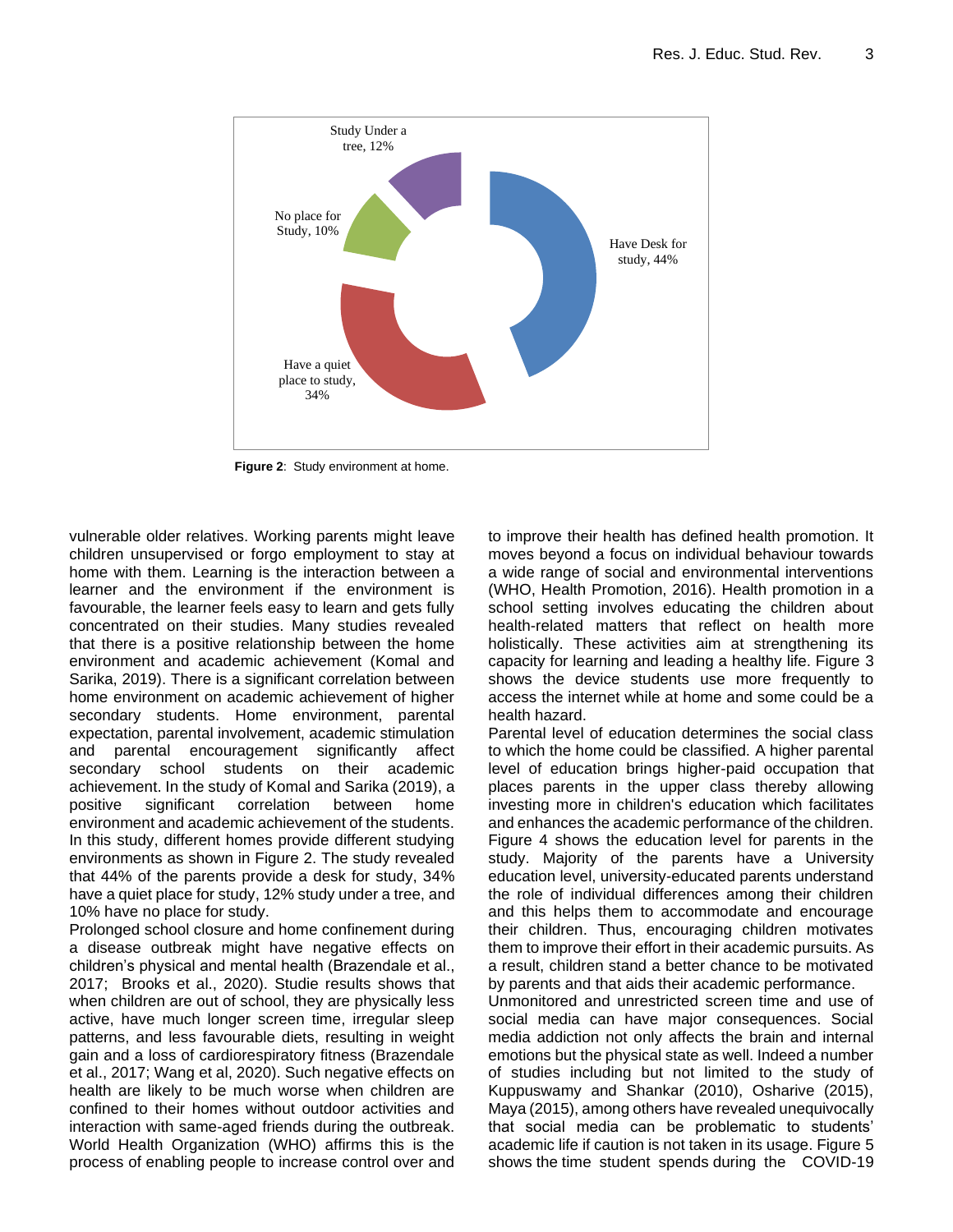

**Figure 3**: Device students use more frequently to access the internet.



Figure 4: Education level for parents in the study.



**Figure 5:** Time students spent on the social media during COVID-19 Crisis by students.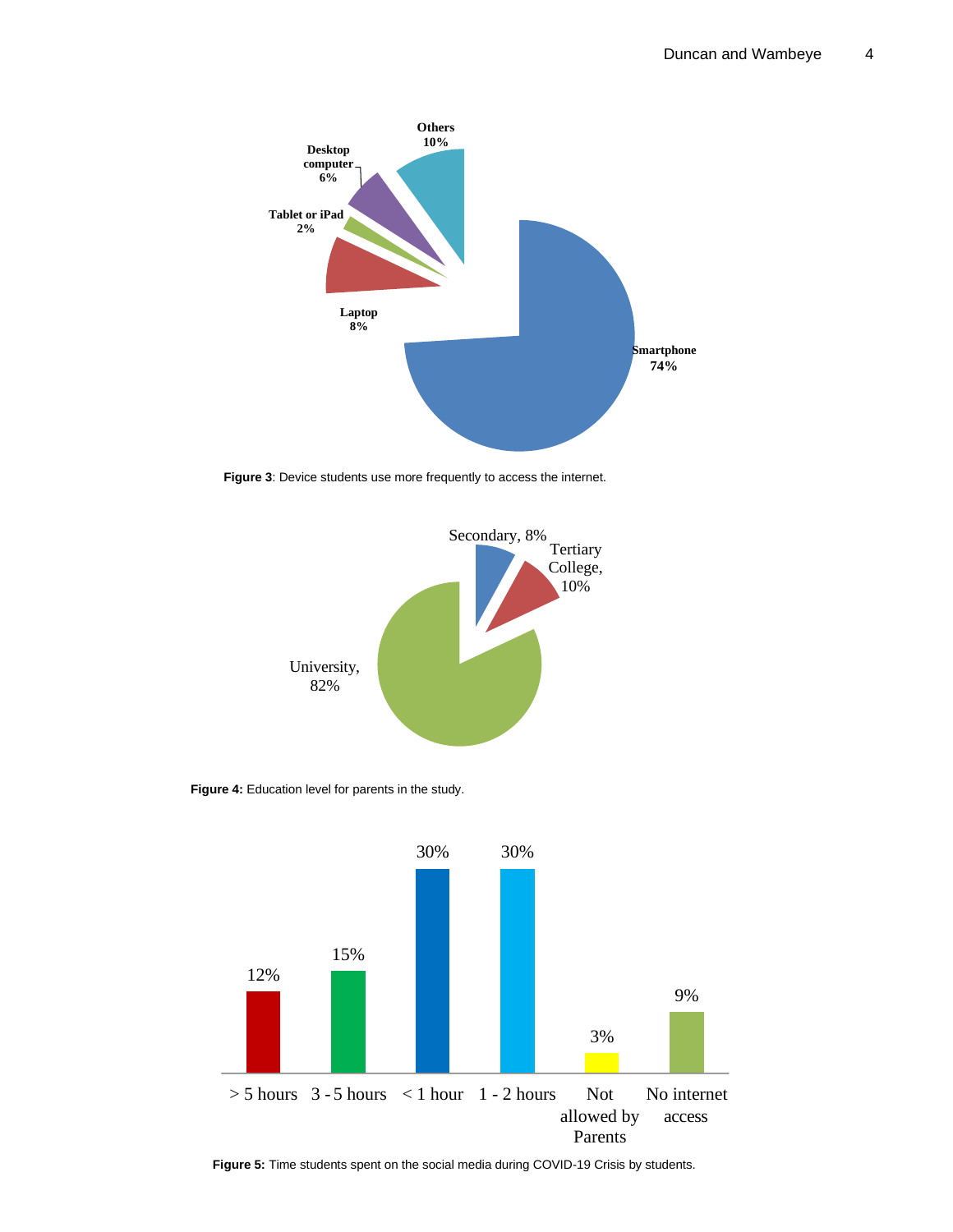

**Figure 6:** Challenges faced students in online learning.

While at home.

## **Utilization and perceived challenges of online collaborative learning tools which are available in elearning platforms**

Access to distance learning through digital technologies is highly unequal. The issue of access to the internet and digital platforms is particularly pertinent in Africa, where less than a third of the population has access to broadband connectivity (https://www.internetworldstats.com/stats1.htm). The obstacles that hinder access and retention in the elearning programme offered to students by the government are shown in Figure 6.

Majority of the respondents (24%) cited lack of money for subscription of bundles, the cost of internet via cellular phone is quite high, (15%) felt that Lack of money for subscription of TV was another challenge, (6%) cited lack of instructor's contact and delayed feedback from teachers as an instructional challenge. These instructional challenges erode the effectiveness of the online programme as learners may not be well-grounded in their areas. Lack of internet connectivity and slow internet was cited as a challenge by (24%), the signal is quite poor or nonexistent. This may erode the expected cost-effectiveness advantage of online platform.

Students can access the online classes and other education materials during the COVID-19 crisis. For access to be meaningful, it must also be affordable for students and teachers, students must acquire digital literacy and other skills required to make the best use of it. In addition, teachers and students need to be able to find and use locally relevant content. Telco companies in Kenya offer free internet access to students learning through the e-learning Platforms during the COVID-19 crisis. Figures 7 -9 show the reliability of the Network used by students to download learning material.

Some internet-enabled tools in Kenya ensuring learning from home continues include national public cloud-based education platform by KICD, Longhorn e-learning platform; this platform has comprehensive notes, quizzes and exam guides drawn from top examiners for both primary and secondary school goers, including interactive CBC and Google Classroom; Google Classroom is a free web service, developed by Google to be used by schools. The online application, which can be used both on smartphone devices and computers, simplifies interactions between teachers and students in real-time. VIDEO LINK; classes are on a video basis where the students can see their teacher, something essential in the learning process. Parents are encouraged to check homework and be part of the children's learning. Ubongo Kids; is an interactive education platform that uses cartoons to teach foundational concepts in subjects such as math, science as well as problem-solving skills to children, particularly those in kindergarten and lower primary level. The application is available on the play store and Apple Store in both English and Kiswahili. Kytabu; is a platform that has digitized hundreds of textbooks required for primary and secondary schools, as well as learning games, a virtual classroom for in-class chats and some past tests and exams. eLimu; this application is available on the Play Store and Apple Store offers access to textbooks which can be useful for revision and learning purposes for children at home. National Geographic Kids; National Geographic Kids is a children's magazine published by the National Geographic Society and is available online. It offers informative lessons or texts on subjects such as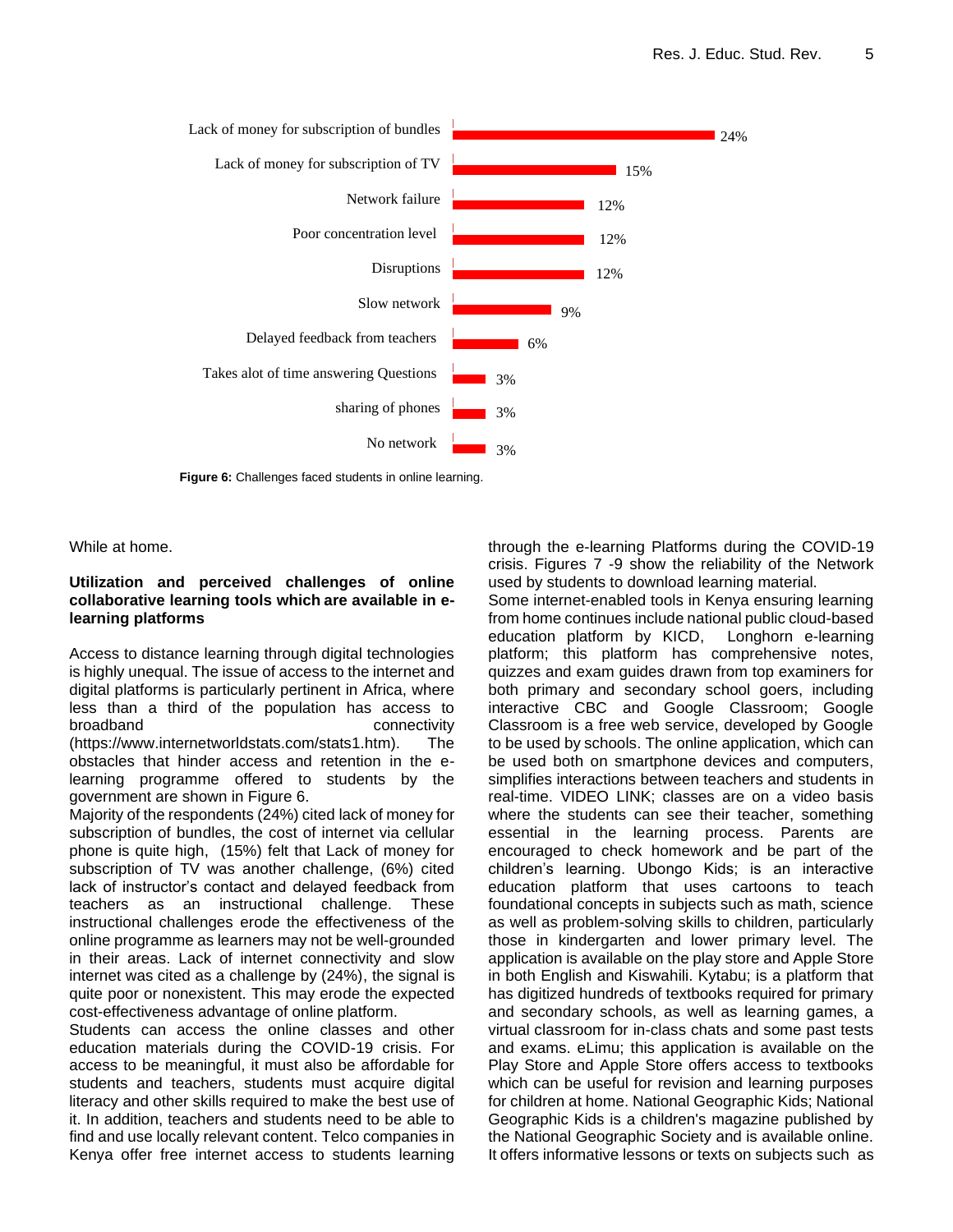

**Figure 7:** Download and use of free and open resources for teaching and learning.



**Figure 8:** Network bandwidth/Speed of internet downloads by Students.

science, math, english, history, geography, art and animals.

Hundreds of digital education tools have been created with the purpose of giving autonomy to the student, improving the administration of academic processes, encouraging collaboration, and facilitating communication between teachers and learners. The Digital platform that is under-utilized and which can provide new impetus for digital education in Africa is WhatsApp. WhatsApp is primarily a communication application but shares a number of features with social media applications. In the prevailing situation of the COVID-19 pandemic, WhatsApp can enrich the learning

experience and make it relatively easy for teachers to make contact with learners at their own convenience. WhatsApp is cost-effective and easy to use, giving it a competitive advantage over the other social network platforms as seen in Figure 10.

WhatsApp is also considered a safe application due to the inclusion of end-to-end encryption (E2EE) protocol. Teachers request students who study at home to write their answers to the assignment on pieces of paper. Students then take photos of their completed answer sheets and send them to their instructors via WhatsApp. Instructors' grading and comments are then manually added to the photos of the answer sheets. WhatsApp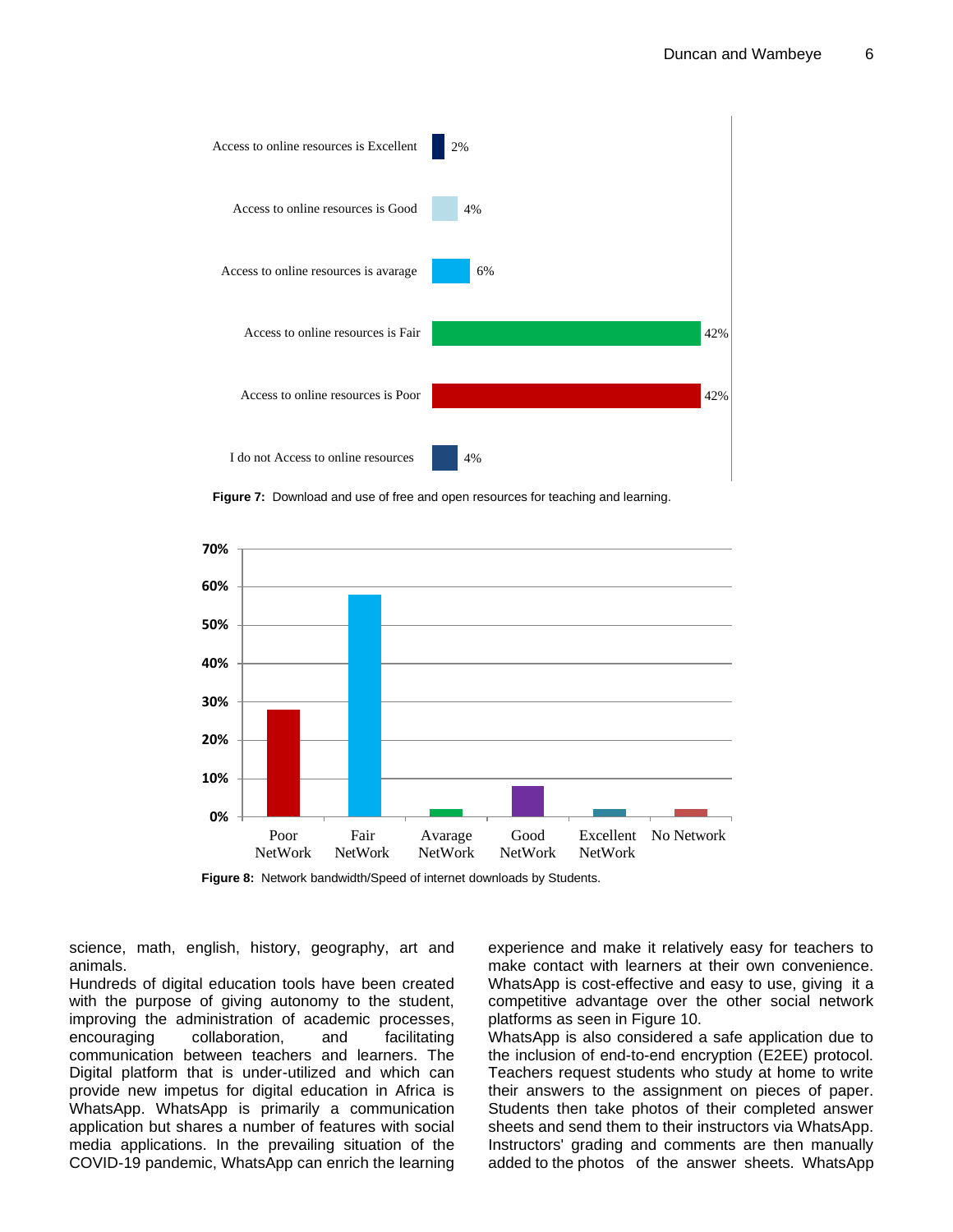

**Figure 9:** The rate of Teachers sending learning material to students.



**Figure 10:** Mode of delivery of the online material for students during COVID-19 crisis.

users can check if messages have been received properly and read by the receiver when two blue marks appear next to the sent information. The instructor can also use WhatsApp for one-on-one text exchanges to address individual students' expectations and needs. In most cases students can contact their course teachers via WhatsApp regardless of time differences, physical distance, or office working hours and this can reduce delays in feedback. Teachers can create online collaborative groups; however, WhatsApp groups limit the number of users, which may prevent the formation of groups of learners exceeding 256.

There is no doubt that the Internet has immense potential to improve the quality of education, which is one of the pillars of sustainable development. Access to the Internet opens doorways to a wealth of information, knowledge, and educational resources, increasing opportunities for learning in and beyond the classroom. Reliable network infrastructure is crucial to support different activities, such as synchronous cyber-teaching using video conferencing, asynchronous cyber-learning by accessing or downloading digital learning resources,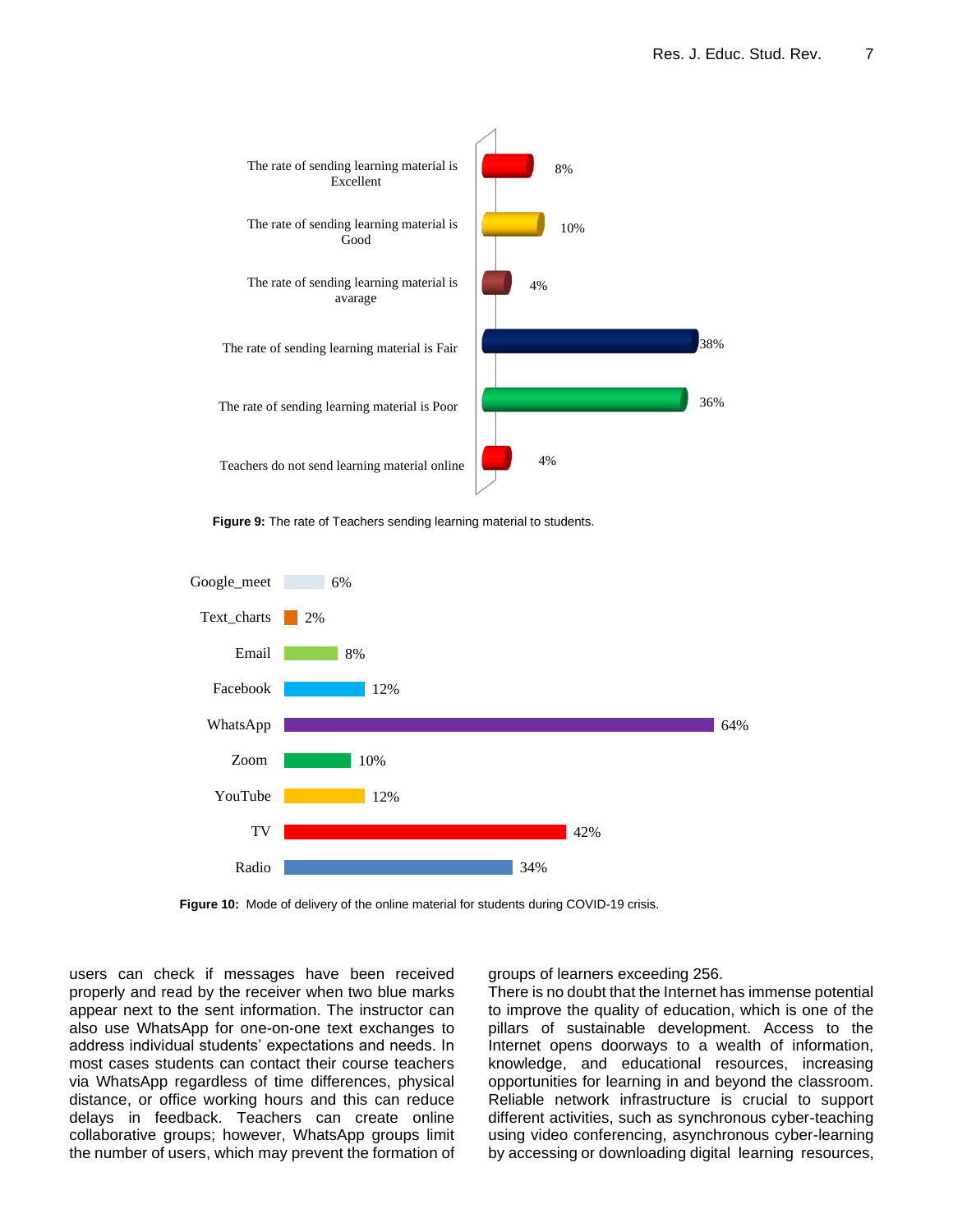and collaboration with peers via social software. In order to support the "Disrupted Classes, Undisrupted Learning" during the novel coronavirus outbreak, the Government of Kenya granted approvals to Google Loon, in partnership with Telkom Kenya to ensure universal 4G data coverage is available throughout the country. Loon balloons are designed to extend connectivity by traveling on the edge of space, delivering internet connection to people in rural and underdeveloped parts of the world.

The key principles to be observed for Effective communication through online learning are accessibility, flexibility and transparency (Sheninger, 2014). The immediate objection to online education is equitable access. Access to the necessary ICT infrastructure is one of the most important issues that come into focus in the assessment of how developing countries have progressed in e-learning. Many students do not have computers or Internet access at home. How could they participate in an online class? Even if students did have access to the essential technology, would they have the skills necessary to use it? Technological elements, as well as computer skills, are important success factors for social interaction, social communication and learning outcomes (Herrera and Mendoza, 2011; Wataluk, 2012; Yu and Richardson, 2015). Many students are firstgeneration, which means there is no academic support at home. Computer experience including perceived selfefficacy, enjoyment, and usefulness of using e-learning also plays a role (Liaw and Huang, 2011).

Lee and McLoughlin (2010) defined flexible learning as a "set of educational approaches and systems concerned with providing learners with increased choice, convenience, and personalization to suit their needs. In particular, flexible learning provides learners with choices about where, when, and how learning occurs, by using a range of technologies to support the teaching and learning process." With the development of information and communication technologies, new learning modes have appeared that can open more opportunities for flexible learning, such as open learning. Open learning aims to make learners more selfdetermined and independent, while teachers became learning facilitators (Wiki, 2019). Flexible learning has been further extended beyond the dimension of delivery to cover flexible pedagogy (Gordon, 2014; Ryan and Tilbury, 2013). Gardon (2014) and Ryan and Tilbury (2013) believed that flexibility is not only an attribute of students but also a feature of educational strategies at the institution level. Therefore, flexible learning requires learners to be more skilled at self-regulation in terms of goal setting, self-monitoring and making adjustments and instructors to promote active learning so that learning in such situations can be engaging and effective (Collis, 1998). China, Wuhan City, during the period of COVID-19, the self-inquiry course offered encouraged students to select the topics based on their interests and strength. This was accomplished by creating products in the formats student prefer, such as a regular letter, posters, brochures, videos, songs or dances to salute the front-fine heroes who fight against the novel Coronavirus (Huang et al., 2020).

Motivation and attitudes towards online is the key determinants for successful online learning (Lineham et al., 2011). Student attitudes are influenced by the quality and perceived ease of use of e-learning courses, functionality of e-learning platforms, and the level of student computer skills (Aixia andWang, 2011). Positive student attitudes and behaviors towards e-learning are critical to their e-learning readiness and acceptance (Lim et al., 2008; Selim, 2007). According to Deb (2011) the physical separation between the learner and the instructor tends to create a feeling of isolation on the part of the learner leading to negative attitudes. Selim (2007) stated users who were very familiar with web technologies and the skills needed to use computer and mobile devices for instruction to develop positive attitudes. On the other hand, students who were not skilled in ICT became anxious about the use of computers, had lower expectations from educational technology, and they did not believe in the benefits of elearning. Chen and Huang (2012) stated that understanding student attitudes can help expand elearning system functions and meet student needs, which should further increase the impact of learning and enhance satisfaction with the learning process.

## **Social-Economic effect of COVID-19 to education**

According to the 2019 Kenya Population and Housing Census there are about 19.5 million poor people in Kenya; with 14 million, 1.3 million and 4.2 million living in rural areas, peri-urban and core-urban and informal settlements, respectively. The COVID-19 pandemic will exacerbate poverty. The Kenya National Bureau of Statistics (KNBS) estimates that unemployment stands at 14.2% amongst youth aged 20-24 years. The formal sector currently generates about 20% of the jobs required to absorb the labour force which is growing at 2.9% per annum. People living in or near poverty often lack disposable cash and cannot easily stockpile food in times of pandemics. Hunger, malnutrition, pneumonia and other forms of health-related shocks and stresses compound vulnerability to the COVID-19 pandemic and contribute to a vicious cycle of disease, destitution and death. The coronavirus pandemic would increase poverty, inequality and unemployment due to its adverse impact on people's jobs and livelihoods in the key sectors of the economy.

The study revealed that 21% of the parents had lost their jobs, 18% had problem in practicing Agriculture effectively, 6% lost a member of the family and 9% were affected by flooding and slides (Figure 11). Broadly speaking, permanent job losses in three buckets: jobs lost due to COVID- induced demand shifts, jobs formerly at marginal firms that don't survive the pandemic and lockdown, and jobs lost due to the intra-industry reallocation triggered by the pandemic and post-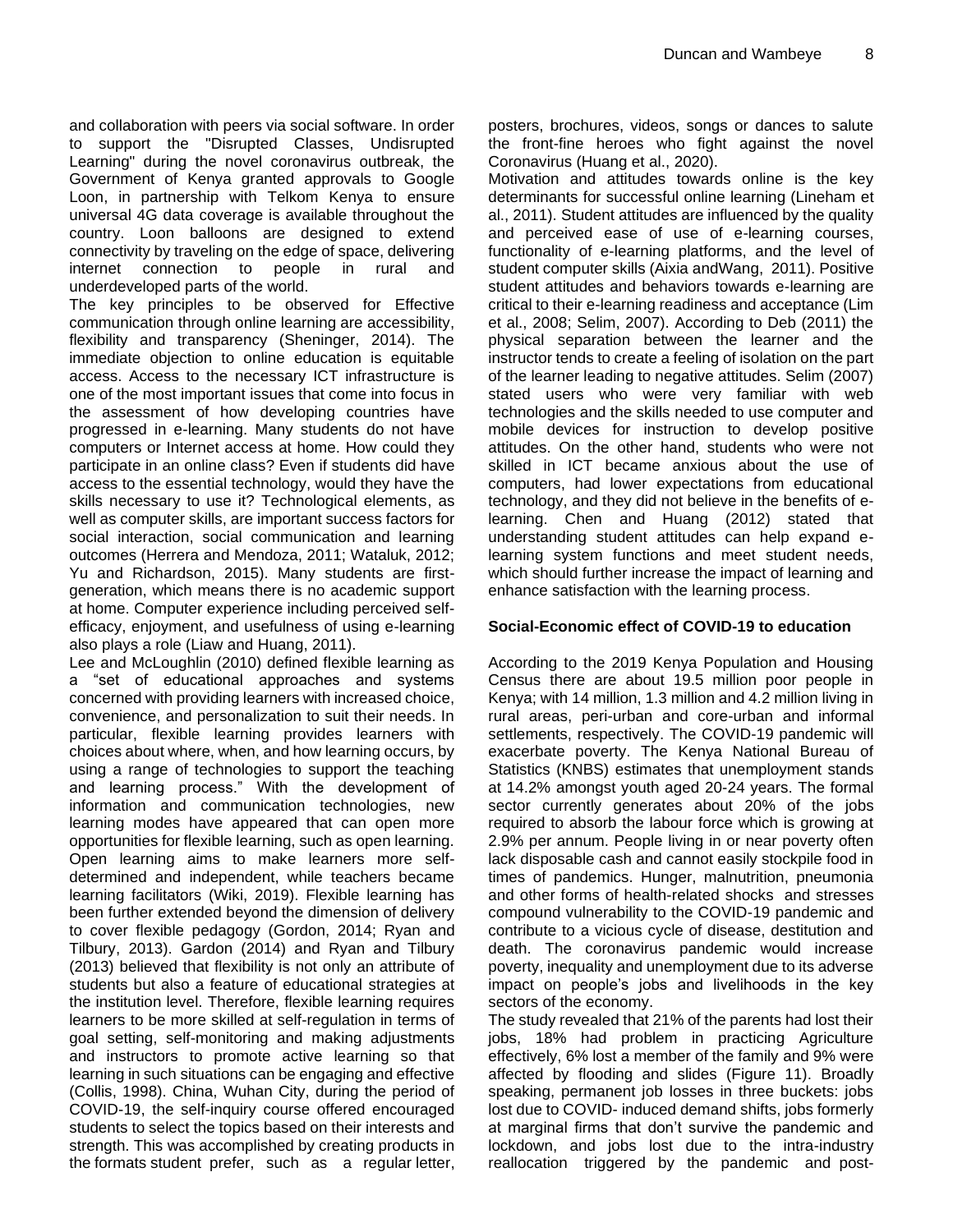

**Figure 11:** Economic effect of COVID -19 and other Natural Calamities.



**Figure 12:** Parent and Guardian Occupation in the study.



**Figure 13**: Devices owned by the parents.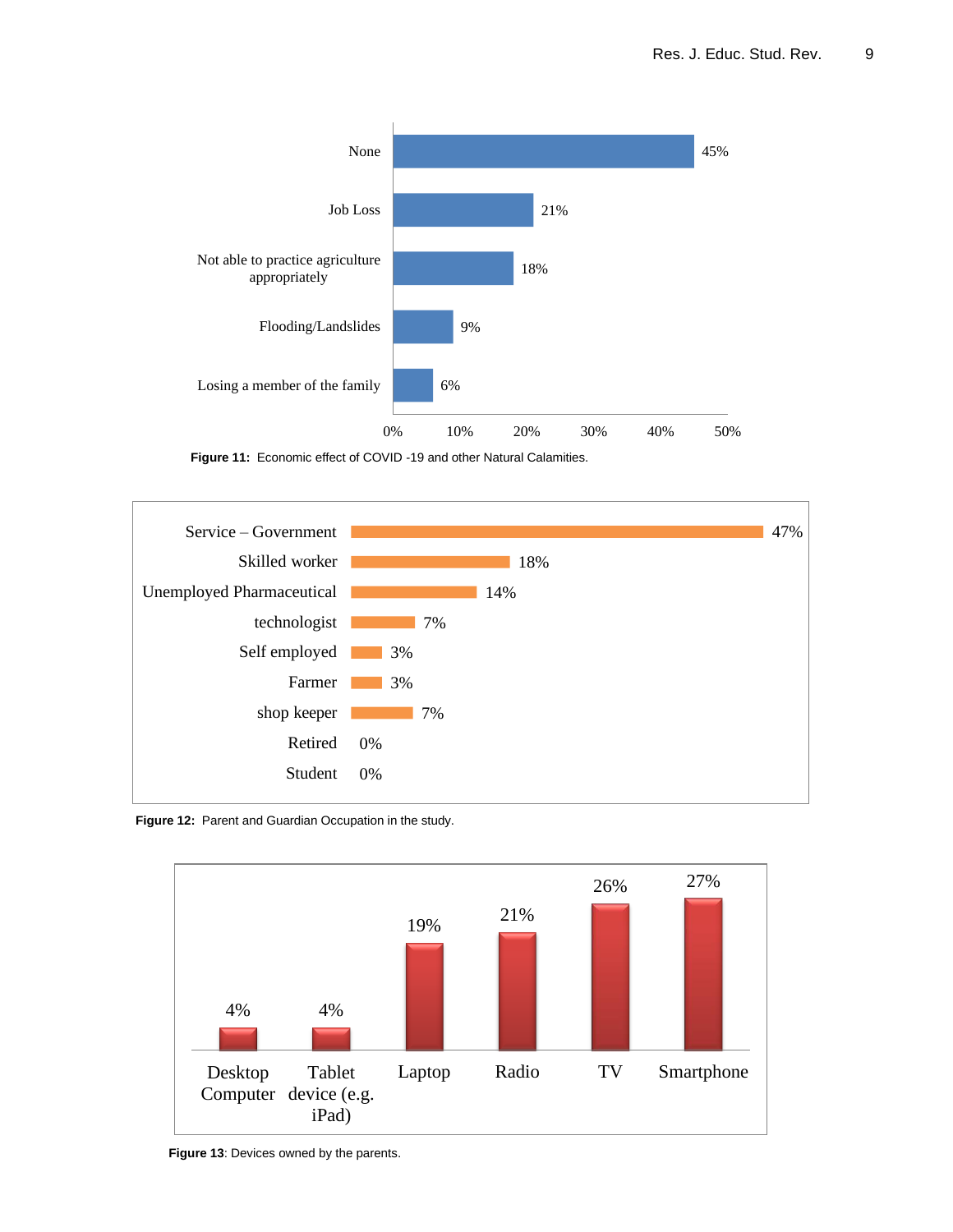pandemic concerns about the transmission of infectious diseases (Bandiera et al., 2019). One of the main potential avenues by which parental job loss may affect the educational outcomes of students is via an income effect. Job loss may, however, have other effects on families in addition to income losses, including loss of self-esteem, lower mental health, changes in attitudes toward risk, even marriage breakdown and substance abuse. These additional effects may directly influence the educational outcomes of the student.

Parental income is an indicator for social and economic resources that is available to the student. Moreover, parental education is an indicator of parent's income because income and education are highly correlated. Occupational measures produce information about the social and economic status of a household in that they represent information not only about the income and education required for an occupation but also about the prestige and culture of a given socioeconomic stratum (Selcuk, 2005). Figure 12 represents parent and guardian occupation in the study. Home resources are not used as commonly as the other main indicators. In recent years, however, researchers have emphasized the significance of various home resources as indicators. Resources include household possessions such as books, Electronic (Figure 13) and a study room as well as the availability of educational services after school (Selcuk, 2005).

## **CONCLUSION**

It is clear from the results of the study that to enhance the uptake of online programmes by students, there is a need to institute learner support mechanisms to address the instructional and individual challenges. Digital technologies are playing a critical role in the global fight against the COVID-19 pandemic. Media, and especially social media, can also be used to educate students about the virus itself and teach basic hygiene and debunking myths and misinformation. It is without doubt that social media is and will remain an important tool in human life as far as communication is concerned. The nature of social media as a useful servant but a dangerous master" and a two-edge sword, despite the benefits that students can harness from social media networks such as sharing of information, building relationships, partaking in group discussions from far and near and among others, there is to some extent addiction and distraction of attention caused by the use of social media which could have serious consequences on the academic performance of the students. Social media in many African countries has been awash with speculation, false and misleading information on Covid-19. Schools need to give accurate information on the virus while debunking myths and misinformation. Access to the Internet, with sufficient bandwidth, is essential for the development of an information society. Lack of broadband connectivity is preventing widespread use of the Internet in education. For access to be meaningful, it must also be affordable for individuals. The success of online education will be measured by educational outcomes.

## **REFERENCES**

- Aixia D, Wang D (2011). Factors influencing learner attitudes toward elearning and development of e-learning environment based on the integrated e-learning platform. International Journal of e-Education, e-Business, e-Management and e-Learning, 1(3): 264-268
- Bandiera O, Buehren N, Goldstein M, Rasul I, Smurra A, (2019). The Economic Lives of Young Women in the Time of Ebola: Lessons from an Empowerment Program. Policy Research Working Paper 8760. http://documents.worldbank.org/curated/en/452451551361923106/p df/WPS8760.pdf(Accessed 12 July September 2021).
- Barrero JM, Bloom N, Davis S (2020). COVID-19 Is Also a Reallocation Shock. The University of Chicago, Becker Friedman Institute for Economics http://dx.doi.org/10.2139/ssrn.3592953
- Brazendale K, Beets MW, Weaver RG (2017). Understanding differences between summer vs. school obesogenic behaviors of children: the structured days hypothesis. Int. J. Behav. Nutr. Phys. Act., 14: 100.
- Brooks SK, Webster RK, Smith LE (2020). The psychological impact of quarantine and how to reduce it: rapid review of the evidence. Lancet, https://doi.org/10.1016/S2215-0366(20)30077-8.
- Chen HR, Huang JG (2012). Exploring learner attitudes toward webbased recommendation learning service system for interdisciplinary applications. Educational Technology & Society, 15(2): 89-100.
- Herrera L, Mendoza N (2011). Technological and pedagogical perceptions on b-learning from two opposite academic programs. Proceedings of the World Conference on Educational Multimedia, Hypermedia and Telecommunications, Chesapeake, VA, AACE. Pp. 1078–1084.
- Huang RH, Liu DJ, Tlili A, Yang JF, Wang HH (2020). Handbook on Facilitating Flexible Learning During Educational Disruption: The Chinese Experience in Maintaining Undisrupted Learning in COVID-19 Outbreak. Beijing: Smart Learning Institute of Beijing Normal University.
- Lim B, Hong KS, Tan KW (2008). Acceptance of e-learning among distance learners: A Malaysian perspective. In Hello! Where are you in the landscape of educational technology? Proceedings of ascilite Melbourne 2008. http://www.ascilite.org.au/conferences/melbourne08/procs/lim.pdf(A ccessed May 4, 2013).
- Lineham C, Kirman B, Lawson S, Chan G (2011). Practical, appropriate, empirically-validated guidelines for designing educational games. Proceedings of the SIGCHI Conference on Human Factors in Computing Systems, Vancouver, BC, Canada, May 07–12, pp.1979–1988. https://doi.org/10.1145/1978942.1979229.
- Komal J and Sarika M (2019). The Impact of Home Environment on Academic Achievement of Secondary School Students. International Journal of Trend in Scientific Research and Development, 3, (4): 808- 811.
- Selcuk RS (2005). Socioeconomic Status and Academic Achievement: A Meta-Analytic Review of Research. Review of Educational Research Fall, 75(3): 417– 453.
- Selim HM (2007). Critical success factors for e-learning acceptance: Confirmatory factor models. Computers and Education,49(2007):396-413.
- Sheninger E (2014). Digital leadership: Changing paradigms for changing times. Thousand Oaks: CA: Corwin Press
- Wang G, Zhang Y, Zhao J (2020). Mitigate the effects of home confinement on children during the COVID-19 outbreak. https://doi.org/10.1016/ S0140–6736(20)30547-X.
- Wataluk SL (2012). 'I'm not a computer person: Negotiating